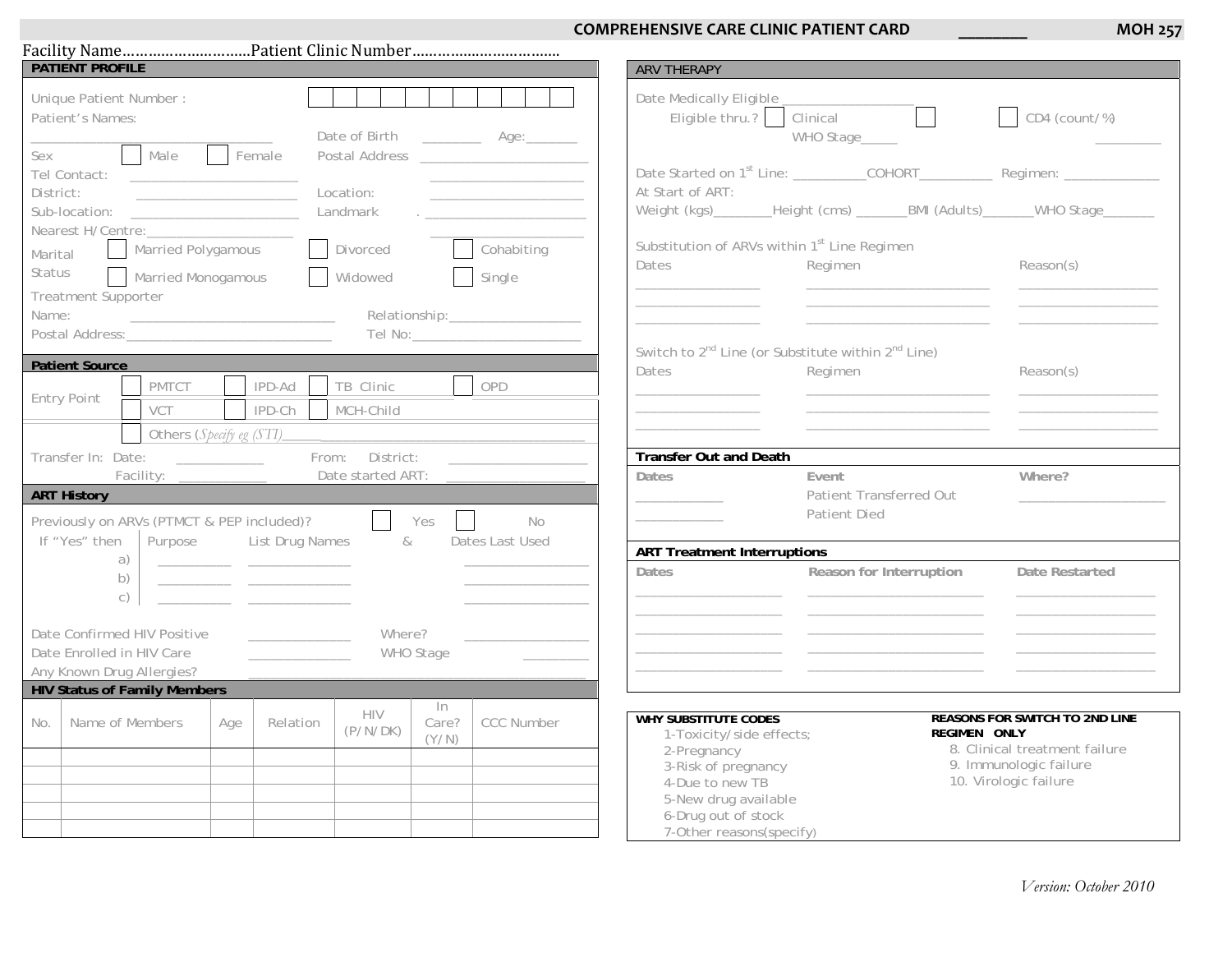| <b>Unique Patient Number</b>          |                 |                |  |  |  | <b>COMPREHENSIVE CARE CLINIC PATIENT CARD - INITIAL AND FOLLOW UP VISITS</b> |  |        |          |          |        |        |          |                                      |                          |        |        | <b>MOH257</b> |          |                  |
|---------------------------------------|-----------------|----------------|--|--|--|------------------------------------------------------------------------------|--|--------|----------|----------|--------|--------|----------|--------------------------------------|--------------------------|--------|--------|---------------|----------|------------------|
|                                       | Data Item       |                |  |  |  |                                                                              |  |        |          |          |        |        |          | <b>Individual Visitation Details</b> |                          |        |        |               |          |                  |
| Visit Details                         | Date            | (a)            |  |  |  |                                                                              |  |        |          |          |        |        |          |                                      |                          |        |        |               |          |                  |
|                                       | Type            | (b)            |  |  |  | $\Box$                                                                       |  | $\Box$ |          | $\Box$   | $\Box$ | $\Box$ |          | $\Box$                               | $\overline{\phantom{a}}$ | $\Box$ | $\Box$ | $\Box$        |          | $\Box$           |
| <b>Duration Since</b>                 | Start ART       | (c)            |  |  |  |                                                                              |  |        |          |          |        |        |          |                                      |                          |        |        |               |          |                  |
| (in months)                           | Current Regimen | (d)            |  |  |  |                                                                              |  |        |          |          |        |        |          |                                      |                          |        |        |               |          |                  |
| Weight (kg) /Blood Pressure           |                 | (e)            |  |  |  |                                                                              |  |        |          |          |        |        |          |                                      |                          |        |        |               |          |                  |
| Height (cm)                           |                 | (f)            |  |  |  |                                                                              |  |        |          |          |        |        |          |                                      |                          |        |        |               |          |                  |
| <b>BMI</b>                            |                 | (g)            |  |  |  |                                                                              |  |        |          |          |        |        |          |                                      |                          |        |        |               |          |                  |
| Pregnancy                             | Status          | (h)            |  |  |  |                                                                              |  |        |          |          |        |        |          |                                      |                          |        |        |               |          |                  |
|                                       | EDD             | (i)            |  |  |  |                                                                              |  |        |          |          |        |        |          |                                      |                          |        |        |               |          |                  |
| FP Status                             | FP/No FP        | (j)            |  |  |  |                                                                              |  |        |          |          |        |        |          |                                      |                          |        |        |               |          |                  |
|                                       | Method/Why      | (k)            |  |  |  |                                                                              |  |        |          |          |        |        |          |                                      |                          |        |        |               |          |                  |
| Tuberculosis                          | Status          | $(\vert)$      |  |  |  |                                                                              |  |        |          |          |        |        |          |                                      |                          |        |        |               |          |                  |
| Status                                | TBRx #          | (m)            |  |  |  |                                                                              |  |        |          |          |        |        |          |                                      |                          |        |        |               |          |                  |
| Potential Side Effects                |                 | (n)            |  |  |  |                                                                              |  |        |          |          |        |        |          |                                      |                          |        |        |               |          |                  |
| New Ols & Other Problems              |                 | (0)            |  |  |  |                                                                              |  |        |          |          |        |        |          |                                      |                          |        |        |               |          |                  |
| WHO Stage                             |                 | (p)            |  |  |  |                                                                              |  |        |          |          |        |        |          |                                      |                          |        |        |               |          |                  |
| Cotrimoxazole                         | Adherence       | (q)            |  |  |  |                                                                              |  |        |          |          |        |        |          |                                      |                          |        |        |               |          |                  |
|                                       | Dispensed       | (r)            |  |  |  |                                                                              |  |        |          |          |        |        |          |                                      |                          |        |        |               |          |                  |
| INH dispensed                         |                 | (s)            |  |  |  |                                                                              |  |        |          |          |        |        |          |                                      |                          |        |        |               |          |                  |
| Other Medications Dispensed           |                 | (t)            |  |  |  |                                                                              |  |        |          |          |        |        |          |                                      |                          |        |        |               |          |                  |
|                                       | Adherence       | (U)            |  |  |  |                                                                              |  |        |          |          |        |        |          |                                      |                          |        |        |               |          |                  |
| ARV drugs                             | Why poor/fair   | (v)            |  |  |  |                                                                              |  |        |          |          |        |        |          |                                      |                          |        |        |               |          |                  |
|                                       | Regm/Dose/Days  | (w)            |  |  |  |                                                                              |  |        |          |          |        |        |          |                                      |                          |        |        |               |          |                  |
|                                       | CD4 (# or %)    | $(\mathsf{X})$ |  |  |  |                                                                              |  |        |          |          |        |        |          |                                      |                          |        |        |               |          |                  |
| Laboratory                            | Hgb             | (y)            |  |  |  |                                                                              |  |        |          |          |        |        |          |                                      |                          |        |        |               |          |                  |
| Investigations                        | <b>RPR</b>      | (z)            |  |  |  |                                                                              |  |        |          |          |        |        |          |                                      |                          |        |        |               |          |                  |
| Done                                  | TB Sputum       | (aa)           |  |  |  |                                                                              |  |        |          |          |        |        |          |                                      |                          |        |        |               |          |                  |
|                                       | Other           | (ab)           |  |  |  |                                                                              |  |        |          |          |        |        |          |                                      |                          |        |        |               |          |                  |
| Referral / Hospitalized               |                 | (ac)           |  |  |  |                                                                              |  |        |          |          |        | -1     |          |                                      |                          |        |        |               |          |                  |
| At Risk Population [Place codes here] |                 | (ad)           |  |  |  |                                                                              |  |        |          |          |        |        |          |                                      |                          |        |        |               |          |                  |
| PWP<br>Disclosure<br>Services         | Partner tested  | (ae)           |  |  |  |                                                                              |  |        |          |          |        |        |          |                                      |                          |        |        |               |          |                  |
| Condoms<br>$(\checkmark)$             | Screened STI    | (af)           |  |  |  |                                                                              |  |        |          |          |        |        |          |                                      |                          |        |        |               |          |                  |
| Date of Next Appointment              |                 | (ag)           |  |  |  |                                                                              |  |        | $\prime$ | $\prime$ |        |        | $\prime$ |                                      |                          |        |        | $\prime$      | $\prime$ | $\left  \right $ |
| Clinician Initials                    |                 | (ah)           |  |  |  |                                                                              |  |        |          |          |        |        |          |                                      |                          |        |        |               |          |                  |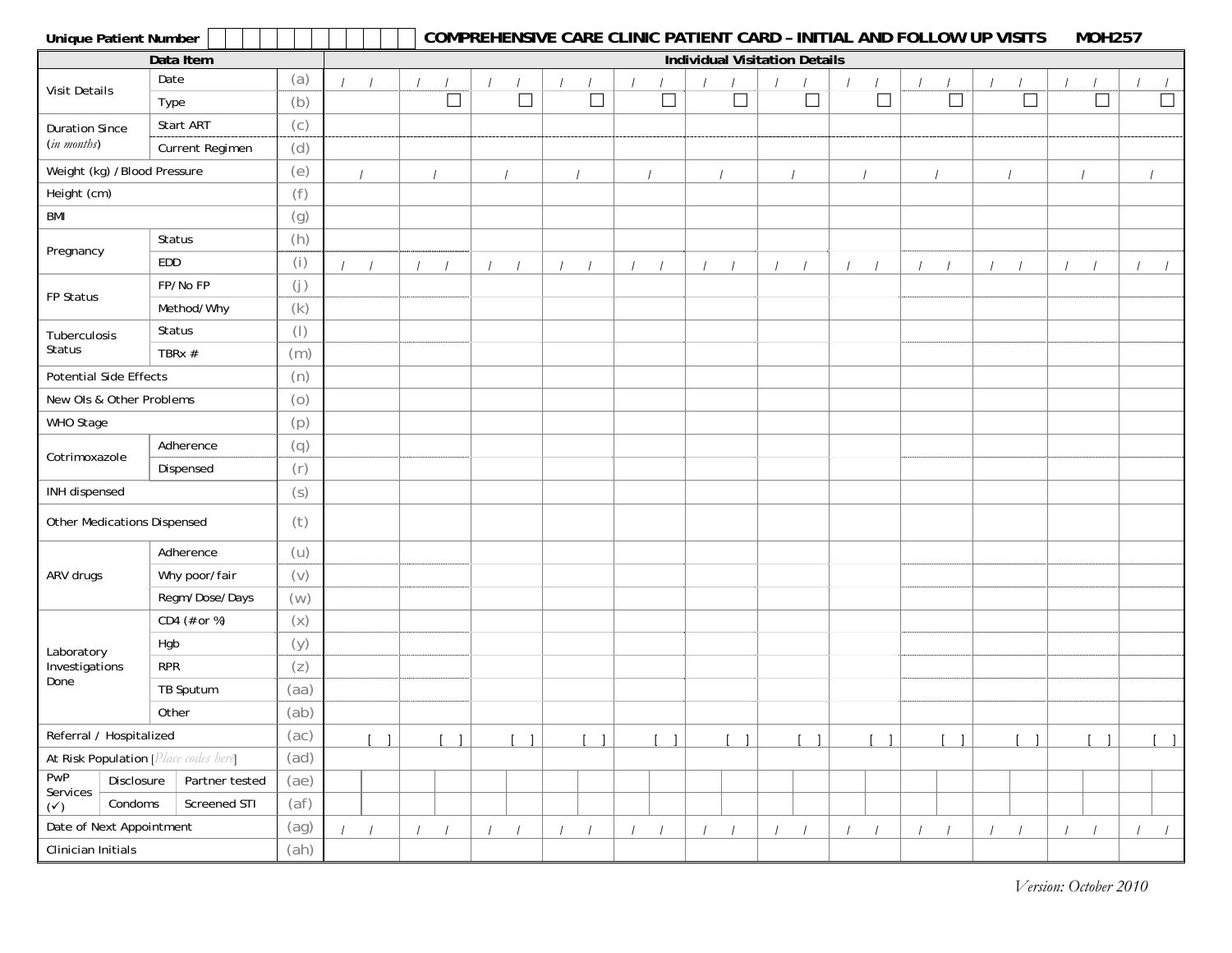| Data Completion Codes for Selected Variables                                 |                                                                                                                                                                                                                                   |                                                                                               |                                                                                                                                                                                                                                                                                                                                                                                                                                                |                                                                                                                                                                                                                                                                                                                                                                                                         |  |  |  |
|------------------------------------------------------------------------------|-----------------------------------------------------------------------------------------------------------------------------------------------------------------------------------------------------------------------------------|-----------------------------------------------------------------------------------------------|------------------------------------------------------------------------------------------------------------------------------------------------------------------------------------------------------------------------------------------------------------------------------------------------------------------------------------------------------------------------------------------------------------------------------------------------|---------------------------------------------------------------------------------------------------------------------------------------------------------------------------------------------------------------------------------------------------------------------------------------------------------------------------------------------------------------------------------------------------------|--|--|--|
| Date of Visit                                                                |                                                                                                                                                                                                                                   | <b>FP Services</b>                                                                            | TB Status (on each visit)<br>$(l)$ & $(m)$                                                                                                                                                                                                                                                                                                                                                                                                     |                                                                                                                                                                                                                                                                                                                                                                                                         |  |  |  |
| (a)<br><b>Upper Row</b><br>Write date in of this visit in full<br>(dd/mm/yy) | Lower Row<br>(b)<br>If the visit is<br>scheduled, tick the<br>provided box. In<br>the space to the<br>left of the check<br>box, write "SF" if<br>drugs are picked<br>by self and not the<br>supporter in the<br>event of illness. | <b>Upper Row</b><br>$FP =$ Currently on $FP$<br>(Enter method in bottom row)                  | (k)<br><b>Lower Row</b><br>$C =$ condoms<br>LAM = Lactational Amenorrhea<br>Method<br>$ECP =$ emergency<br>contraceptive pills dispensed<br>$D =$ diaphragm/cervical cap<br>$OC = oral contractive pills$<br>$FA =$ fertility awareness<br>method/periodic abstinence<br>$INJ = Injectable$<br>TL = tubal ligation/female sterilization<br>$IMP = implant$<br>$IUD =$ intrauterine device<br>$V = v$ asectomy (partner's)<br>$UND = undecided$ | No signs = No signs or symptoms of TB<br>Suspect = TB referral or sputum sent (Record sputum<br>sent $\mathcal{Q}$ results in lab column; record referral in<br>'Refer to" column)<br>Not done (ND) = Not assessed for whatever reason<br>TB $Rx =$ currently on TB treatment. Record month/year<br>started and TB reg No.<br>(Record INH in INH col. and TB treatment regimen in<br>Other meds column) |  |  |  |
| <b>Pregnancy Status</b>                                                      |                                                                                                                                                                                                                                   | NOFP= Not on Family Planning<br>(Assess for unmet need and enter<br>reason in the bottom row) | $=$ Wants to get pregnant<br><b>WP</b><br>$=$ Thinks can't get pregnant<br>UP<br>$N$ Sex = Not sexually active now                                                                                                                                                                                                                                                                                                                             | <b>Other Medication Dispensed</b><br>(t)<br>For all medicines dispensed other than ARVs, INH and                                                                                                                                                                                                                                                                                                        |  |  |  |
| (h)<br><b>Upper Row</b>                                                      | Lower Row (i)<br>Enter EDD                                                                                                                                                                                                        |                                                                                               |                                                                                                                                                                                                                                                                                                                                                                                                                                                | CTX prophylaxis, write names, doses and frequency.                                                                                                                                                                                                                                                                                                                                                      |  |  |  |
| If Pregnant, enter ANC#                                                      | Record date                                                                                                                                                                                                                       | WFP=Wants FP                                                                                  |                                                                                                                                                                                                                                                                                                                                                                                                                                                | Reasons for Treatment Interruption (Front Page)                                                                                                                                                                                                                                                                                                                                                         |  |  |  |
| AB = Recently Induced Abortion                                               |                                                                                                                                                                                                                                   | (If FP is provided enter FP codes in<br>lower row.) (If referred, enter                       | If FP method is given enter FP code (from the list<br>Referral                                                                                                                                                                                                                                                                                                                                                                                 |                                                                                                                                                                                                                                                                                                                                                                                                         |  |  |  |
| MC = Recently Miscarriaged                                                   | Record date                                                                                                                                                                                                                       | "referred" and destination"                                                                   |                                                                                                                                                                                                                                                                                                                                                                                                                                                | LOST to follow-up $(3/12)$<br><b>STOP</b>                                                                                                                                                                                                                                                                                                                                                               |  |  |  |

| Codes for potential side effects or<br>other problems<br>(n)                                                                                                                                           | Codes for new OI or other problems:<br>(0)                                                                            |  | Why SUBSTITUTE or SWITCH codes (front page)                                                                                                                 |                                          | Codes for CTX/ART adherence                                                                                                             | $(q)$ & $(r)$    |                  |  |  |  |
|--------------------------------------------------------------------------------------------------------------------------------------------------------------------------------------------------------|-----------------------------------------------------------------------------------------------------------------------|--|-------------------------------------------------------------------------------------------------------------------------------------------------------------|------------------------------------------|-----------------------------------------------------------------------------------------------------------------------------------------|------------------|------------------|--|--|--|
| Nausea<br>Rash<br>Diarrhoea<br>Headache                                                                                                                                                                | Zoster<br>Thrush□oral/vaginal                                                                                         |  | Toxicity/side effects<br>Pregnancy                                                                                                                          |                                          | Missed doses per month                                                                                                                  |                  |                  |  |  |  |
| Jaundice<br>Anaemia<br>Fatigue<br>ABdominal pain                                                                                                                                                       | COUGH*<br>DB difficult breathing                                                                                      |  | Risk of pregnancy<br>Due to new TB                                                                                                                          | Adherence                                | $\%$                                                                                                                                    | 1 x daily dosing | 2 x daily dosing |  |  |  |
| FAT changes<br>BN burning/numb/tingling                                                                                                                                                                | <b>FEVER</b> *<br>DEmentia/Enceph                                                                                     |  | New drug available<br>Drug out of stock                                                                                                                     | G(good)                                  | $\geq 95\%$                                                                                                                             | <2 doses         | $\leq$ 3 doses   |  |  |  |
| CNS: dizzy, anxiety, nightmare,<br>depression                                                                                                                                                          | Weight loss*<br>Pneumonia<br>UD urethral discharge<br>PID pelvic inflammatory disease                                 |  | Other reason (specify)<br>Reasons for SWITCH to 2nd-line regimen only:<br>Clinical treatment failure<br>8<br>Immunologic failure<br>Virologic failure<br>10 | F(fair)                                  | 85-94%                                                                                                                                  | 2-4 doses        | 4-8 doses        |  |  |  |
| Codes for HIV prevention interventions<br>for key population                                                                                                                                           |                                                                                                                       |  |                                                                                                                                                             | P(poor)                                  | $< 85\%$                                                                                                                                | $\geq$ 5 doses   | $\geq 9$ doses   |  |  |  |
| At Risk Population<br>DC= Discordant Couple; MSM; IDU;<br>SW; cSW= Clients to SW                                                                                                                       | Ulcers $\Box$ mouth or other<br>GUD genital ulcer disease<br>IRIS Immune reconstitution inflammatory syndrome         |  | Why STOP codes (front page)                                                                                                                                 | Codes for why poor/fair adherence<br>(v) |                                                                                                                                         |                  |                  |  |  |  |
| Service<br>CC- couple counselling<br>RR- targeted risk reduction<br>C- Condom promotion/provision<br>NSP- Needle and syringe programmes                                                                | Severe Complicated Malnutrition<br>Severe Uncomplicated Malnutrition<br>Poor Weight Gain<br>Symptoms suggestive of TB |  | 1 Toxicity/side effects 10 Other (specify)<br>2 Pregnancy<br>3 Treatment failure<br>4 Poor adherence<br>5 Illness, hospitalization                          | 3 Forgot<br>4 Felt better<br>5 Too ill   | Toxicity/side effects 10 Inability to pay<br>2 Share with others<br>11 Alcohol<br>12 Depression<br>13 Pill burden<br>14 Other (specify) |                  |                  |  |  |  |
| <b>Referral/Nutritional Support</b><br>(ac)<br>$TF = Therapeuatic Feeding (if < 2yrs)$<br>IFC = Infant Feeding Counselling (if <2yrs)<br>$FS = Food Support$<br>Infant Feeding Practice = EBF, ERF, MF |                                                                                                                       |  | 6 Drugs out of stock<br>7 Patient lacks finances<br>8 Other patient decision<br>9 Planned Rx interruption                                                   | 9 Delivery/travel problems               | 6 Stigma, disclosure or privacy issues<br>7 Drug stock out-dispensary<br>8 Patient lost/ran out of pills                                |                  |                  |  |  |  |